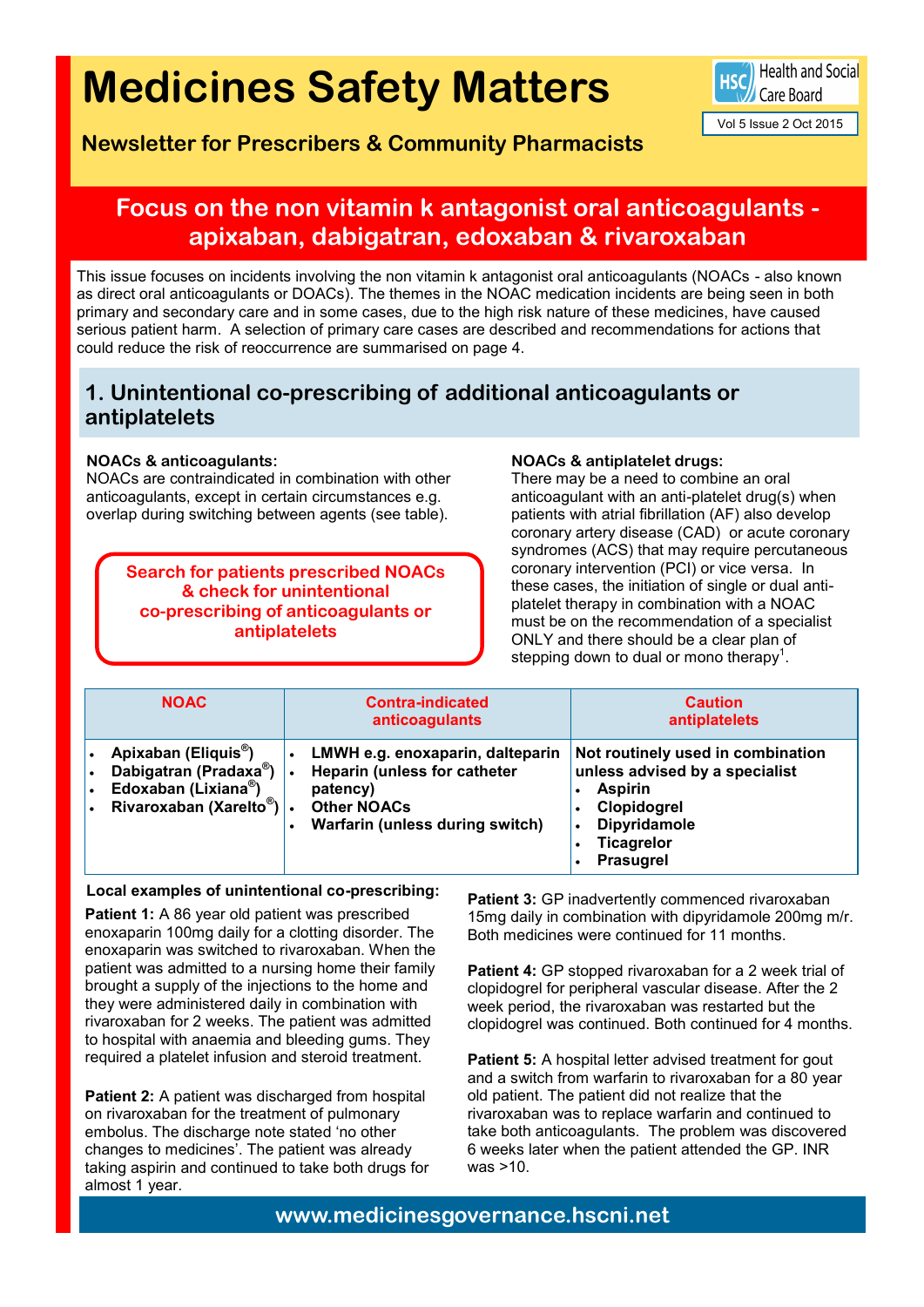# **2. Switching from warfarin to a NOAC**

The examples on page 1 illustrate the risks of co-prescribing oral anticoagulants during the process of switching between agents. In another near miss incident, a GP practice planned to switch a patient taking warfarin to dabigatran. The GP issued a prescription for dabigatran and the pharmacist was waiting for the patient to collect their new medicine. It is not clear if robust arrangements were in place at the time to manage the switch e.g. stop the warfarin and monitor the INR before starting the dabigatran, but the patient, carers and pharmacist were not aware of any plan. At around the same time, the patient became a resident in a care home and on admission, their routine INR was found to be >10. It was fortunate for the patient that they or the home did not co-administer the dabigatran with the warfarin, particularly in the presence of a high INR.



**Stop warfarin**

**Monitor INR**

۰

۰

 **INR must be <2 before taking the first dose of apixaban or dabigatran < 2.5 for edoxaban & <3 for rivaroxaban**

**(see SPCs)**

# **3. Double dosing errors**

In February 2015 we issued advice to highlighting the incidents that involved the continuation of the initial BD dose regimen for rivaroxaban when prescribed for the treatment of  $DVT/PE<sup>2</sup>$ . There had been a number of reports where the initial BD dose was continued beyond the 21 day period - in one case for 11 months. (This scenario involving a dose step down is also possible when prescribing apixaban for the same indication). Since then, further incidents have been reported with a similar theme: **Case 1:**

A 77 year old patient was discharged from hospital, the letter stated 'rivaroxaban 15mg BD for 21 days followed by 20mg BD'. The correct maintenance dose is 20mg daily.

The letter did not state the proposed duration for anticoagulation. The patient remained on the incorrect BD dose for 1 month before the error was spotted by the GP practice.

#### **Case 2:**

A 70 year old patient was discharged from hospital, the letter stated 'rivaroxaban 15mg BD for 21 days then 20mg BD. Lifelong treatment'. The incorrect double dose continued in primary care for 9 months. It appears that the error was noticed during a hospital admission 7 months into treatment as a discharge letter at this stage referred to the correct dose of 20mg daily. However the dose change was not flagged and it was not spotted by the GP practice.

### **4. Compliance & loss of anticoagulant cover**



The anticoagulant effect of NOACs fades rapidly 12–24 hours after the last intake. Strict therapy compliance by the patient is therefore

**crucial** for adequate cover for treatment or prevention of clotting. All means to optimize compliance should be considered. These include: considerations on choosing a NOAC with once daily or twice daily intake; repeated patient education, including family members; a clear follow-up schedule; technological aids like medication boxes or smartphone apps.

In NOAC patients in whom low compliance is suspected despite proper education and additional tools, conversion to warfarin could be considered<sup>1</sup>.

**The anticoagulant effect of NOACs fades rapidly 12–24 hours after the last intake**

#### **Case 1:**

A patient with previous DVT was started on rivaroxaban in hospital. Following discharge, the rivaroxaban was put on repeats by the GP practice but the patient was not aware that they had started a new anticoagulant and did not order prescriptions for the medicine. Nine months passed before the omission was spotted during medicines reconciliation in a subsequent hospital admission.

**Strict therapy compliance is crucial for adequate cover for treatment or prevention of clotting**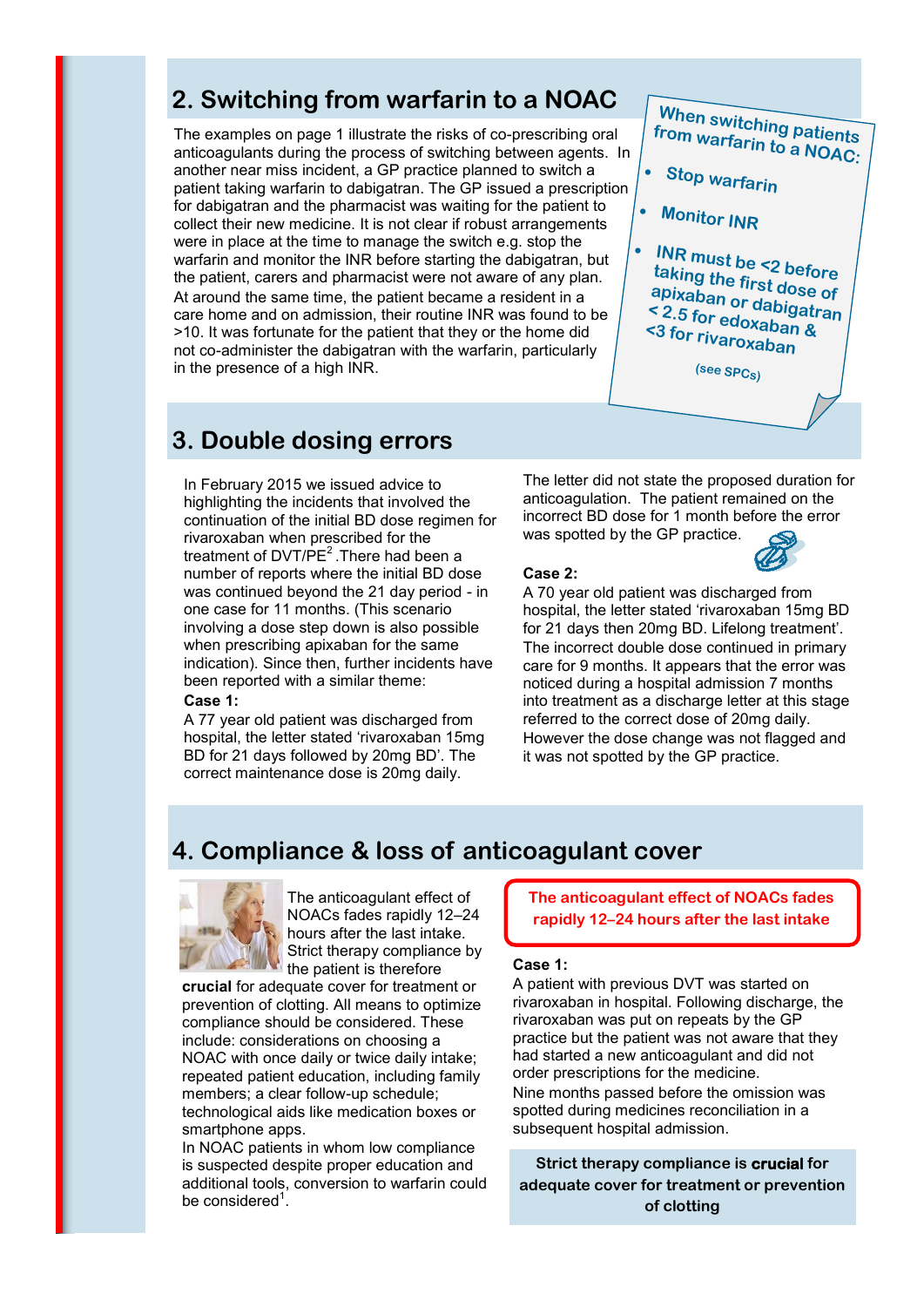# **5. Increasing patient's anticoagulant awareness**

The National Patient Safety Agency (NPSA) advise that for the safe use of anticoagulants<sup>3</sup>, it is essential that patients and carers receive adequate verbal and written information about their treatment. This should be provided before starting and when necessary throughout the course of their treatment. The healthcare practitioner who provides this information should record that this information has been supplied. Increasing patient awareness and knowledge of the NOACs supports safe use, compliance and timely management of any untoward events.

| Apixaban (Eliquis <sup>®</sup> )                                                                                                                                                                                                                                                                                                                                                                                                          | Dabigatran (Pradaxa®)                                                                                                                                                                                                                                                                                                                                                                                                                                                                                                      |  |
|-------------------------------------------------------------------------------------------------------------------------------------------------------------------------------------------------------------------------------------------------------------------------------------------------------------------------------------------------------------------------------------------------------------------------------------------|----------------------------------------------------------------------------------------------------------------------------------------------------------------------------------------------------------------------------------------------------------------------------------------------------------------------------------------------------------------------------------------------------------------------------------------------------------------------------------------------------------------------------|--|
| <b>Patient information booklets:</b><br>Helping to treat deep vein thrombosis and<br>$\bullet$<br>pulmonary embolism & helping prevent recurrence<br>Helping to prevent stroke caused by atrial<br>fibrillation<br>Helping prevent blood clots after hip and knee<br>$\bullet$<br>replacement surgery                                                                                                                                     | <b>Patient information booklets:</b><br>Stroke prevention in atrial fibrillation<br>$\bullet$<br>What you should know about Pradaxa to treat DVT<br>$\bullet$<br>& PE and to prevent DVT & PE<br>What you should know about Pradaxa after your hip<br>or knee replacement operation<br>• Pradaxa patient starter card                                                                                                                                                                                                      |  |
| <b>Counselling guide:</b><br>Patient discussion checklist<br><b>Patient alert card:</b><br>Included inside packs of Eliquis <sup>®</sup> tablets                                                                                                                                                                                                                                                                                          | Patient alert card:<br>Included inside packs of Pradaxa <sup>®</sup> tablets                                                                                                                                                                                                                                                                                                                                                                                                                                               |  |
| <b>Available from:</b><br><b>BMS/Pfizer Medical Information</b><br>Tel: 0800 731 1736<br>Email: medical.information@bms.com<br>Online: www.eliquis.co.uk                                                                                                                                                                                                                                                                                  | <b>Available from:</b><br>Boehringer-Ingelheim Medical Information<br>Tel: 0845 601 7880<br>Email: medinfo.bra@boehringer-ingelheim.com<br>Online: www.pradaxa.co.uk                                                                                                                                                                                                                                                                                                                                                       |  |
| Edoxaban (Lixiana <sup>®</sup> )                                                                                                                                                                                                                                                                                                                                                                                                          | Rivaroxaban (Xarelto <sup>®</sup> )                                                                                                                                                                                                                                                                                                                                                                                                                                                                                        |  |
|                                                                                                                                                                                                                                                                                                                                                                                                                                           |                                                                                                                                                                                                                                                                                                                                                                                                                                                                                                                            |  |
| <b>Patient information booklets:</b><br>Understanding your treatment for venous<br>thromboembolism<br>Understanding your treatment for atrial fibrillation<br>$\bullet$<br><b>Counselling guide:</b><br>• Patient education support guide<br>$\bullet$ Lixiana <sup>®</sup> mobile phone app to help patient to<br>remember to take their medicine<br><b>Patient alert card:</b><br>Included inside packs of Lixiana <sup>®</sup> tablets | <b>Patient information booklets:</b><br>A patient's guide to stroke & atrial fibrillation<br>A patient's guide to deep vein thrombosis treatment<br>A patient's guide to pulmonary embolus treatment<br>$\bullet$<br>A patient's guide to secondary prevention in acute<br>$\bullet$<br>coronary syndrome (ACS)<br>A patient's guide for prevention of VTE in hip or<br>knee replacement surgery<br><b>Patient alert card:</b><br>Included inside packs of Xarelto <sup>®</sup> and in the patient<br>information booklets |  |

## **Anticoagulant Alert Card Update**

Healthcare staff are familiar with the yellow anticoagulant alert cards issued to patients who are taking warfarin. The alert card is held by the patient and can be shown to healthcare staff during consultations or emergency treatment. The manufacturers of the NOACs provide product specific alert cards (supplied in individual tablet packs) that are to be used in the same way.

Many regions in the UK have also introduced the use of a 'generic' alert card which is used for all NOACs. The intention is to ensure that patients and healthcare staff can quickly and easily recognise that a patient is taking an oral anticoagulant. Some NHS areas have extended use of the yellow oral anticoagulant alert card to NOACs whilst others are developing cards with a similar 'look'. HSCB are planning to use the yellow oral anticoagulant card as a 'generic' warfarin/NOAC alert card in primary care and will be issuing advice in the near future.